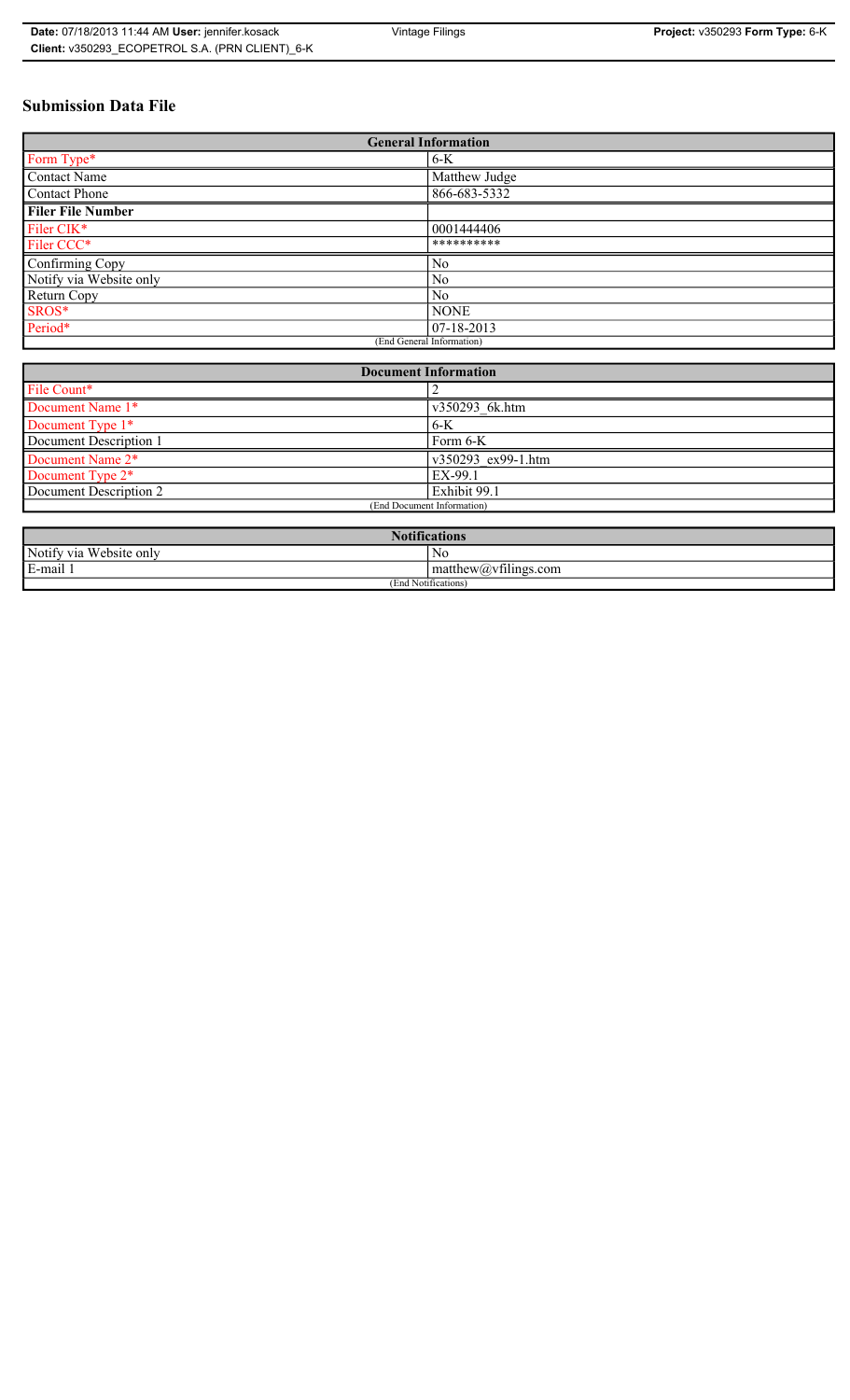### **SECURITIES AND EXCHANGE COMMISSION Washington, D.C. 20549**

#### **FORM 6-K REPORT OF FOREIGN PRIVATE ISSUER PURSUANT TO RULE 13a-16 OR 15d-16 OF THE SECURITIES EXCHANGE ACT OF 1934**

July, 2013

Commission File Number: 333-153452

**ECOPETROL S.A.** *(Exact name of registrant as specified in its Charter)*

Carrera 7 No. 37 – 69 BOGOTA – COLOMBIA *(Address of registrant's principal executive offices)*

Indicate by check mark whether the registrant files or will file annual reports under cover Form 20-F or Form 40-F.

Form 20-F  $\boxtimes$  Form 40-F  $\Box$ 

Indicate by check mark if the registrant is submitting the Form 6-K in paper as permitted by Regulation S-T Rule 101(b)(1):

 $Yes$   $\Box$  No  $X$ 

Indicate by check mark if the registrant is submitting the Form 6-K in paper as permitted by Regulation S-T Rule 101(b)(7):

 $Yes$   $\Box$  No  $X$ 

Indicate by check mark whether by furnishing the information contained in this Form, the registrant is also thereby furnishing the information to the Commission pursuant to Rule 12g3-2(b) under the Securities Exchange Act of 1934.

 $Yes$   $\Box$  No  $X$ 

If "Yes" is marked, indicate below the file number assigned to the registrant in connection with Rule 12g3-2(b): 82- N/A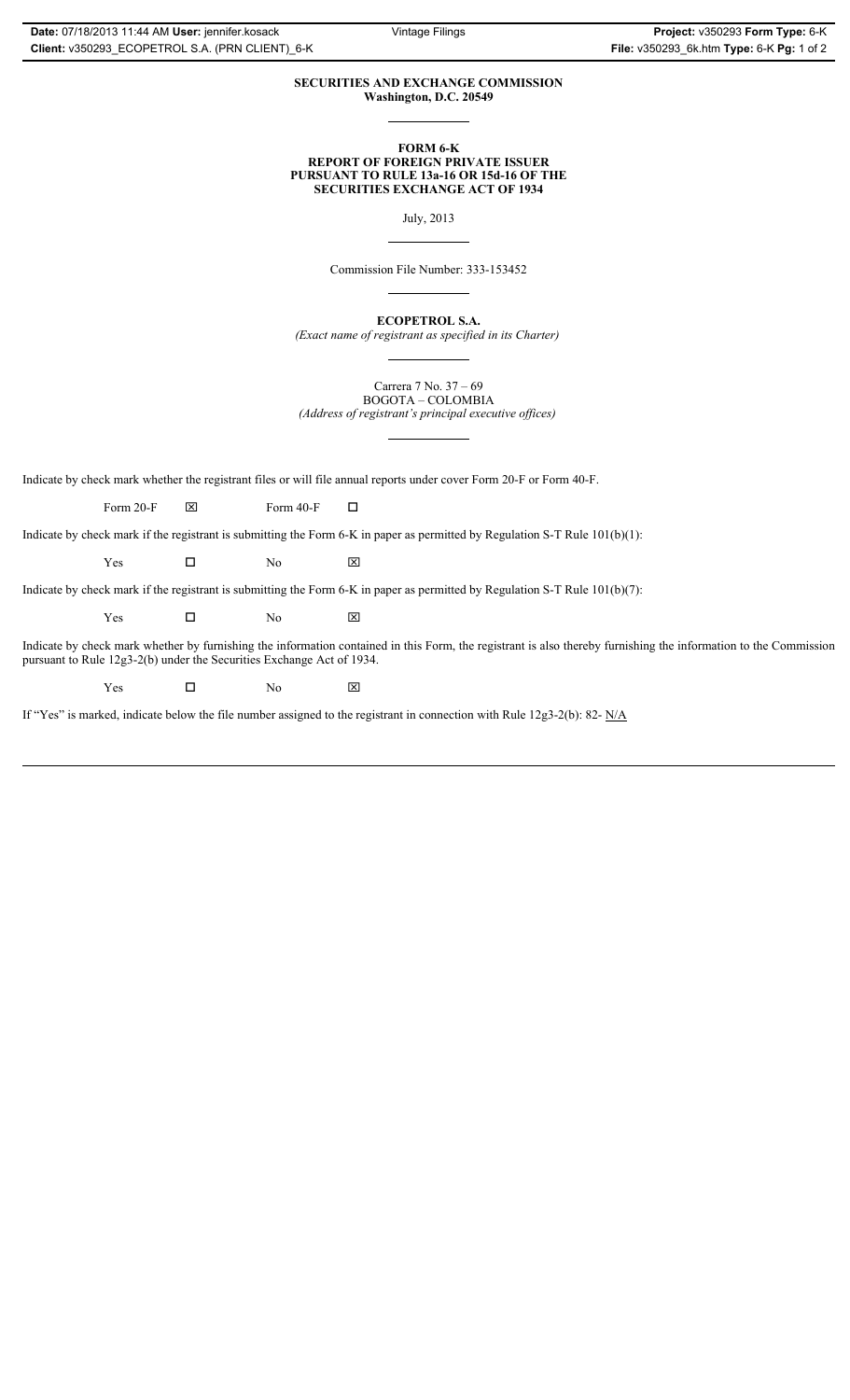## **SIGNATURE**

Pursuant to the requirements of the Securities Exchange Act of 1934, the Registrant has duly caused this report to be signed on its behalf by the undersigned, thereto duly authorized.

Date: July 18, 2013

Ecopetrol S.A.

By: /s/ Adriana M. Echeverri Name: Adriana M. Echeverri Title: Authorized Signatory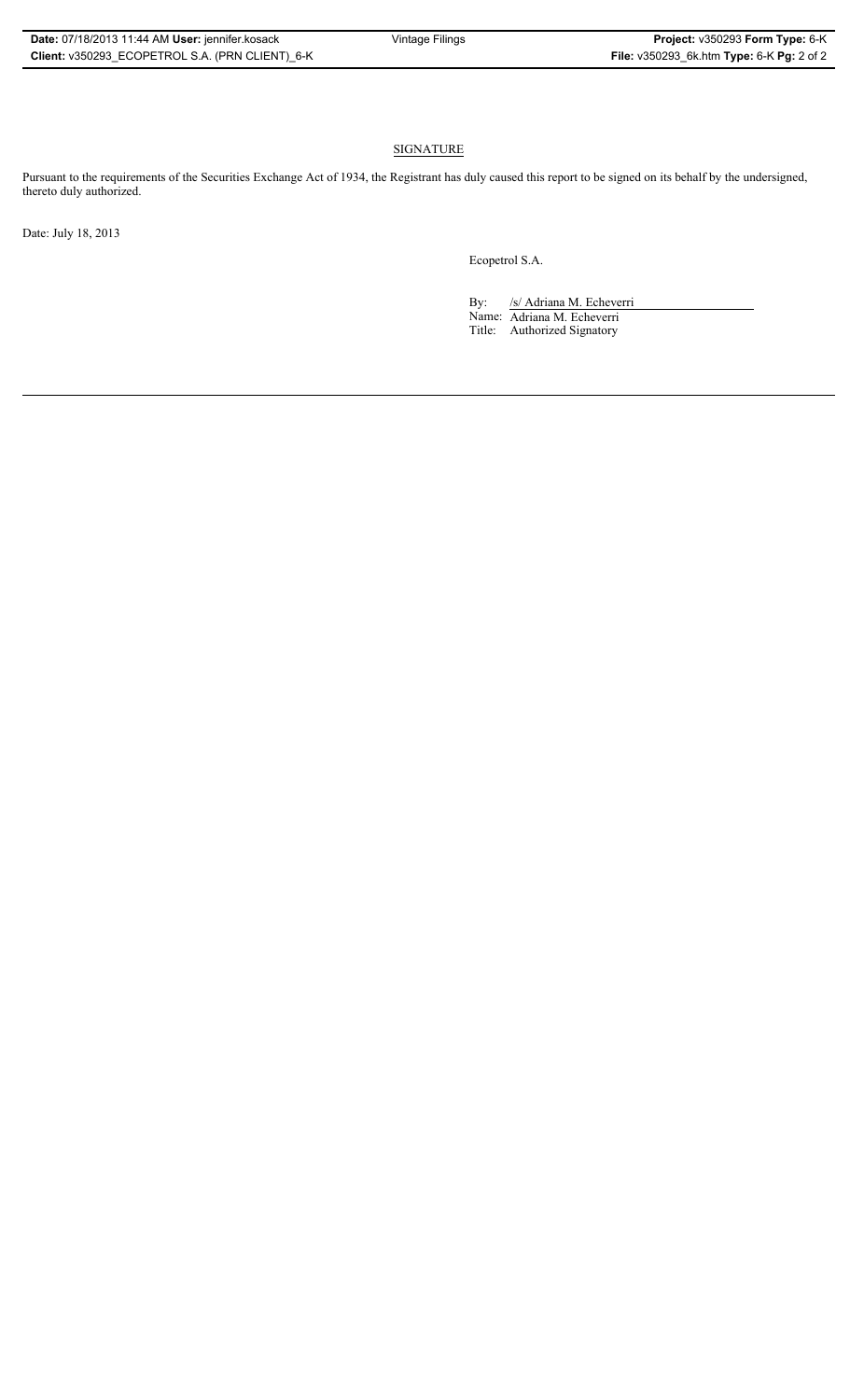| Date: 07/18/2013 11:44 AM User: jennifer.kosack | Vintage Filings | Project: v350293 Form Type: 6-K                   |
|-------------------------------------------------|-----------------|---------------------------------------------------|
| Client: v350293 ECOPETROL S.A. (PRN CLIENT) 6-K |                 | File: v350293_ex99-1.htm Type: EX-99.1 Pg: 1 of 2 |

**Ecopetrol S.A. comments on news reports about the possible sale of its stake in the Empresa de Energía de Bogotá S.A. E.S.P. or in Interconexión Eléctrica S.A.**

- 
- 1. Ecopetrol S.A. (BVC: ECOPETROL; NYSE: EC; TSX: ECP) periodically analyzes the possibility of selling, in favorable conditions, some non-strategic assets to finance its investment plan.
- 2. The Board of Directors approved that the company takes action to advance with the possible sale of its stake in the *Empresa de Energía de Bogotá* EEB. (BVC: EEB).
- 3. Currently, the date of the transaction has not been set and Ecopetrol does not have the required governmental and administrative authorizations required by the law of Colombia.
- 4. To date, Ecopetrol does not have any authorization and has not carried out any process to sell its stake in *Interconexión Eléctrica* ISA (BVC: ISA).

### **Bogotá D.C. July 18, 2013**

------------------------------------------

*Ecopetrol is Colombia's largest integrated oil & gas company, where it accounts for 60% of total production. It is one of the top 50 oil companies in the world and the fourth largest oil company in Latin America. The Company is also involved in exploration and production activities in Brazil, Peru and the United States Gulf Coast, and owns the main refineries in Colombia, most of the network of oil and multiple purpose pipelines in the country, petrochemical plants, and is entering into the biofuels business.* 

*This release contains forward-looking statements relating to the prospects of the business, estimates for operating and financial results, and those related to growth prospects of Ecopetrol. These are merely projections and, as such, are based exclusively on the expectations of management concerning the future of the business and its continued access to capital to fund the Company's business plan. Such forward-looking statements depend, substantially, on changes in market conditions, government regulations, competitive pressures, the performance of the Colombian economy and the industry, among other factors; therefore, they are subject to change without prior notice.*